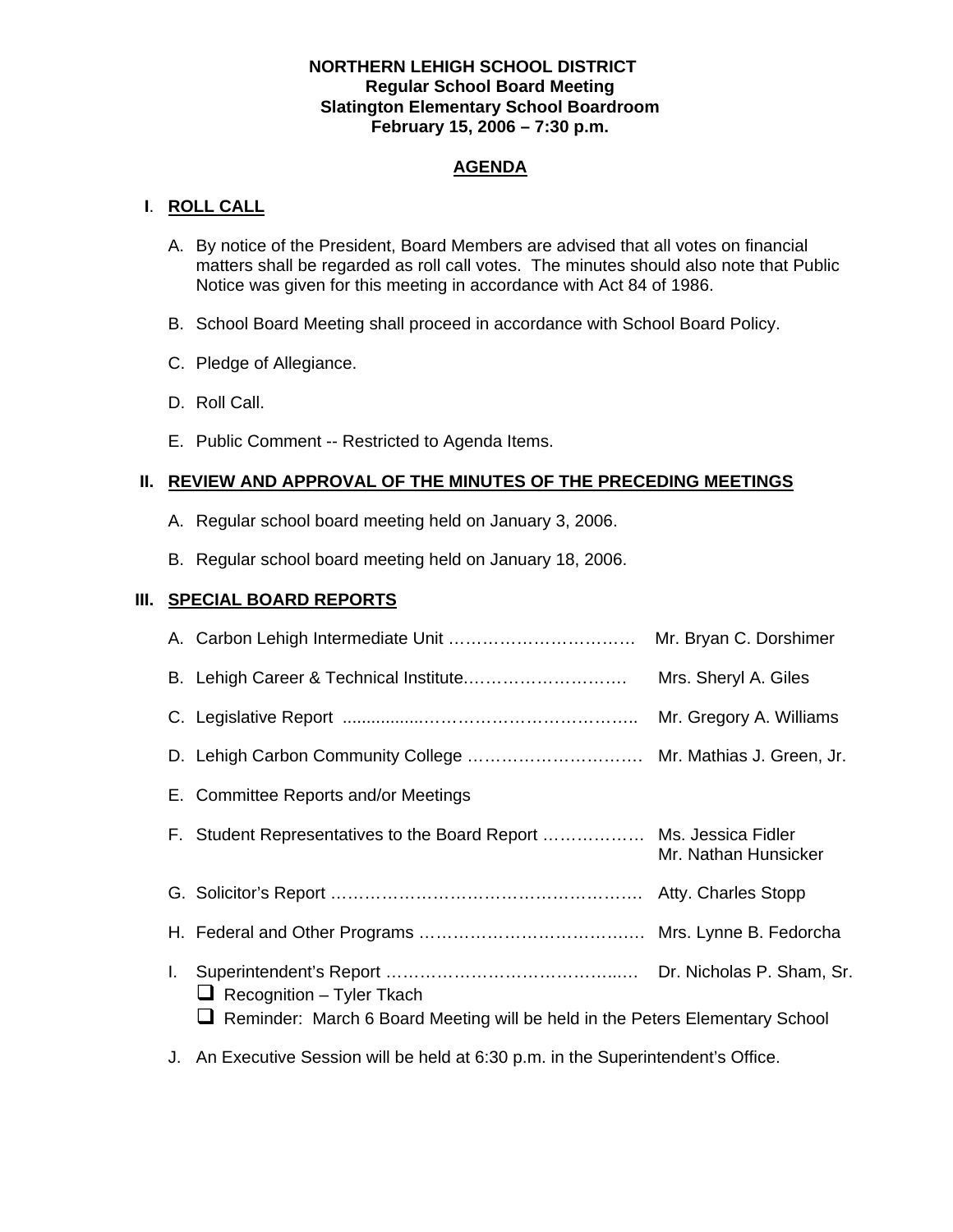### **IV. PERSONNEL**

#### A. Resignation

Accept the resignation of Elvin Schlegel, Jr. from his position as a special education aide in the Slatington Elementary School. This resignation is effective the last day he works in June 2006.

B. Approve the following unpaid volunteer aides for the 2005-2006 school year:

 Kathy Yelinek – Slatington Elementary Angela Anderson – Peters Elementary

## **V. POLICY**

A. Homebound Instruction

It is recommended that the Board of Education grant homebound instruction for a  $10<sup>th</sup>$  grade student, Student #101, for five hours per week, effective February 3, 2006 and continuing until March 31, 2006.

#### B. Conferences

- 1. David Papay Discipline of Special Ed Students in PA Sponsored by Lorman Education Services – April 21, 2006 – Allentown, PA – Registration: \$249.00 – Funding: Middle School Building Budget **(Attachment #1)**
- 2. Dawn Wadsworth—Association of School Psychologists of PA Conference March 8- 10, 2006 – Harrisburg, PA – Registration:\$260.00, Travel: \$60.00, Meals: \$90.00 – Total Approximate Cost: \$410.00 – Funding: IDEA **(Attachment #2)**
- 3. Brian Geiger Elements of Transportation conference Sponsored by PASBO April 4, 2006 – Kulpsville, PA – Registration: \$125.00, Travel: \$40.00 – Total Approximate Cost: \$165.00 – Funding: Director of Support Services Budget **(Attachment #3)**

#### C. High Schools that Works Conference

Approve to send six teachers and one administrator to the High Schools That Works Conference in Orlando, FL from July 12-15, 2006 at a cost not to exceed \$6400. Expenses for the district administrator will be paid for by Lehigh Career and Technical Institute.

#### D. Board Policy

- 1. Second Reading
	- a. Approve to adopt new school board policy #623 Finances Credit Cards, as presented after second reading. **(Attachment #4)**
	- b. Approve revisions to existing school board policy #137 Programs In-Home Instruction, as presented after second reading. **(Attachment #5)**
	- c. Approve revisions to existing school board policy #404 Professional Employees – Employment of Professional Employees, as presented after second reading. **(Attachment #6)**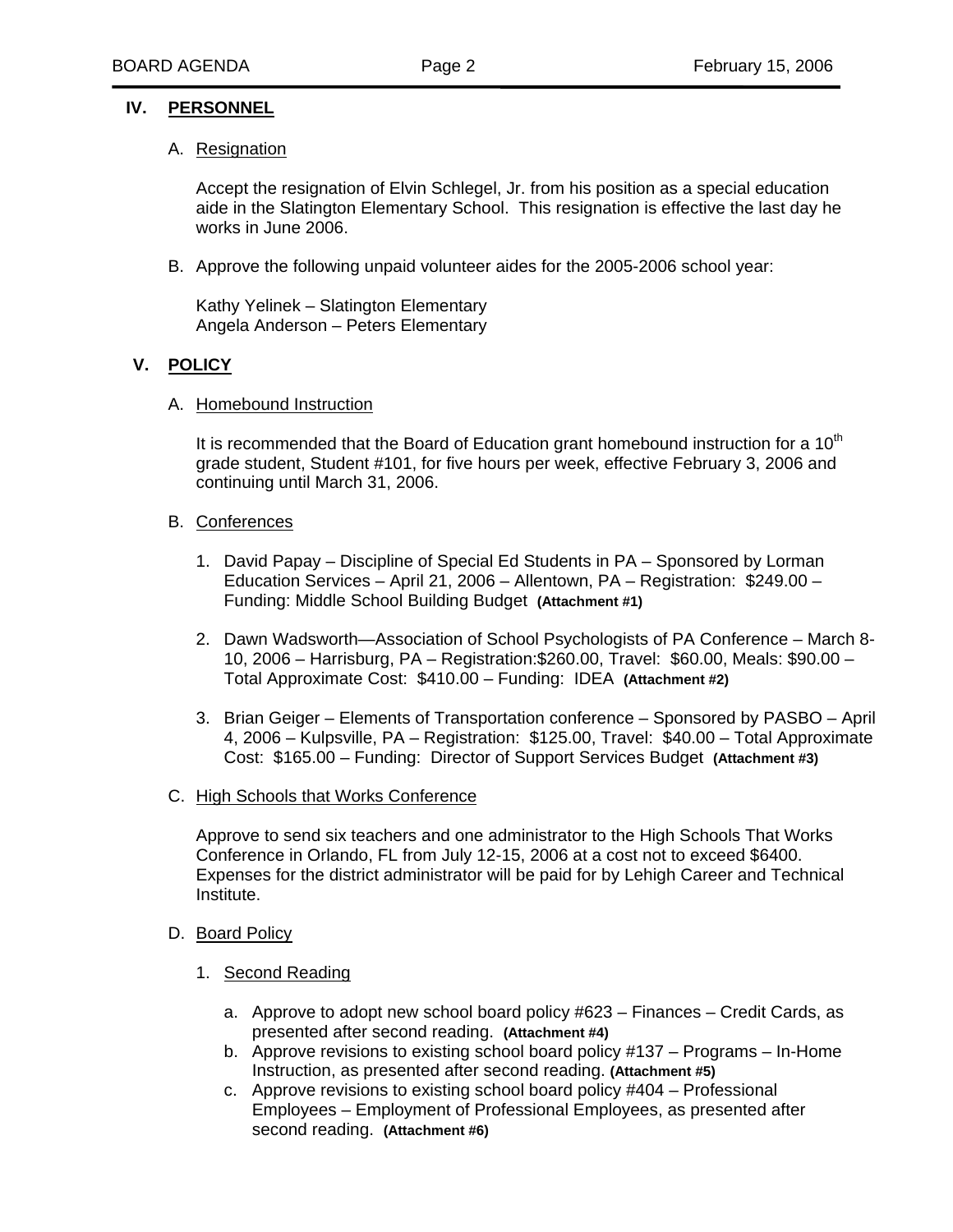## 2. First Reading

- a. Approve revisions to school board policy #004.1 Pupils Student Representative to Board, as presented after first reading. **(Attachment #7)**
- b. Approve revisions to school board policy #204 Pupils Attendance, as presented after first reading. **(Attachment #8)**
- c. Approve revisions to school board policy #429 Professional Employees Substitute/Temporary Vacancy Replacement Compensation, as presented after first reading. **(Attachment #9)**
- d. Approve new school board policy #913 Community Non-school Organizations/Groups/Individuals, as presented after first reading. **(Attachment #9A)**

## **VI. CURRICULUM AND INSTRUCTION**

A. CLIU 2006-2007 Facilities Plan Committee Report

Approve the following resolution to adopt the 2006-2007 Carbon Lehigh Intermediate Unit Facilities Plan Committee Report that was unanimously adopted by the CLIU Facilities Plan Committee on February 2, 2006. **(Attachment #10)**

**RESOLVED**: It is recommended that the Northern Lehigh School District Board of Directors approve the 2006-2007 Facilities Plan Committee Report as unanimously adopted by the CLIU Facilities Plan Committee on February 2, 2006. In addition, the Board reaffirms its commitment to the original construct of the Facilities Planning, approved November 1, 1989, which consists of a series of prioritized inquiries to be considered in determining future locations of the CLIU and school district special education classes.

## **VII. OLD BUSINESS**

## **VIII. NEW BUSINESS**

## **IX. FINANCIAL**

- A. Approve the Treasurer's Report for the month of January 2006.
- B. Approve payment of General Fund bills for the months of January 2006 and February 2006.
- C. Approve the Northern Lehigh High School Student Activities Account and Scholarship Fund Statements for the month of January 2006. **(Attachment #11)**
- D. Approve the Northern Lehigh Middle School Student Activities Account Fund Statement for the month of January 2006. **(Attachment #12)**
- E. Approve the Northern Lehigh Sports Accounts Financial Report for month ended January 31, 2006. **(Attachment #13)**
- G. Approve the Northern Lehigh Refreshment Stand Financial Report for month ended January 31, 2006. **(Attachment #14)**
- H. Approve a resolution regarding the 2006-2007 Carbon Lehigh Intermediate Unit